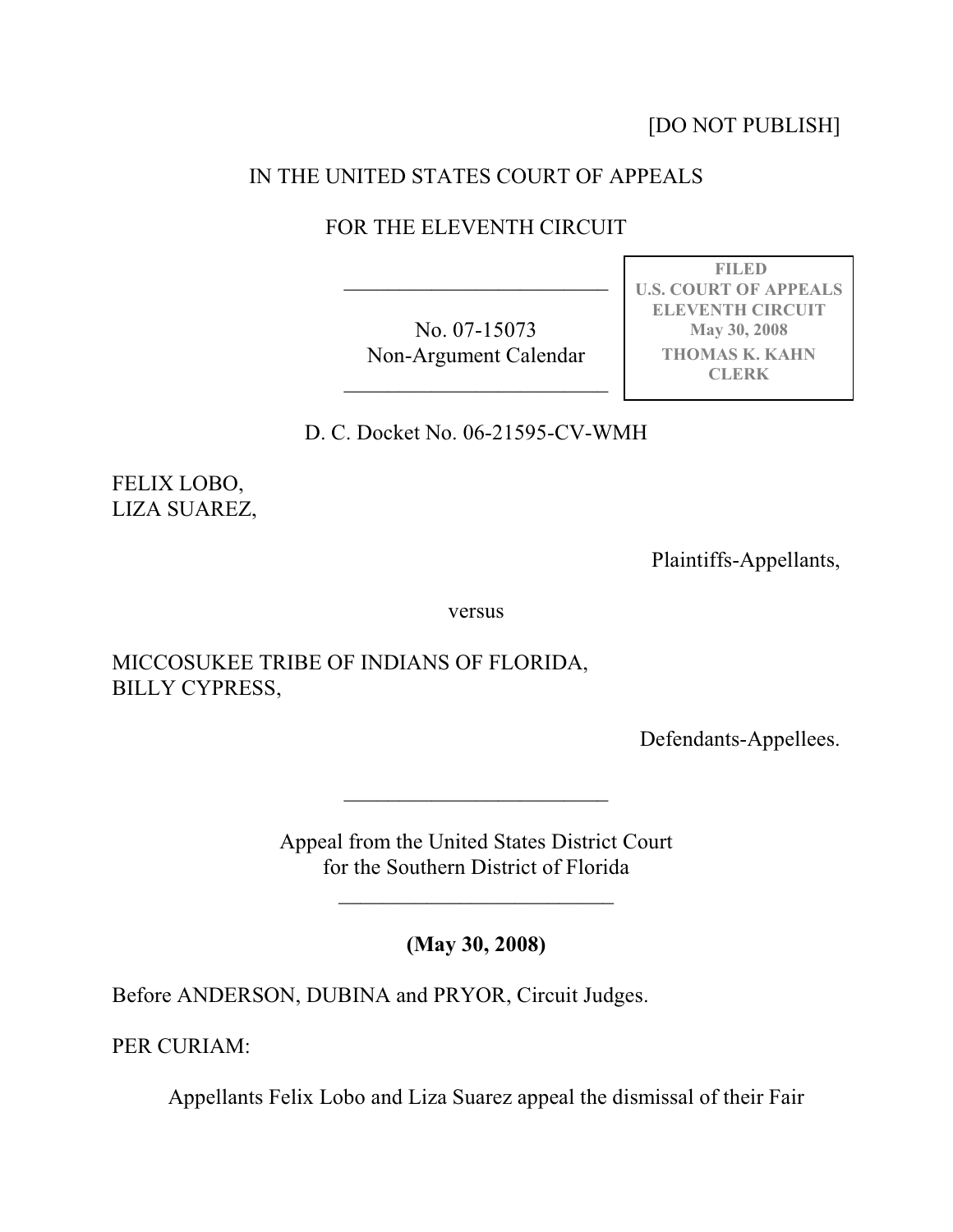Labor Standards Act, 29 U.S.C. § 201 ("FLSA"), complaint. The district court dismissed the complaint because the Appellees, the Miccosukee Tribe and its chairman Billy Cypress, enjoy sovereign immunity. On appeal, the Appellants argue that the district court erred because the FLSA is a statute of general application that applies to Indian tribes.

In Florida Paraplegic, Association, Inc. v. Miccosukee Tribe of Indians of Florida, 166 F.3d 1126 (11th Cir. 1999), we addressed precisely that issue.<sup>1</sup> We noted that although the district court was correct that the Act – in that case the Americans with Disabilities Act – applied to Indian tribes, there was no indication that Congress intended to waive Indian sovereign immunity to suit on that act. We also noted that whether or not a tribe may be subject to a statute and whether or not a tribe may be sued for violating a statute are "two entirely different questions." Id. at 1130. A tribe is not subject to suit unless the tribe waives its immunity or Congress expressly abrogates it. Id. at 1131. We observed that in order for Congress to have expressly abrogated immunity, it must have made its intention "'unmistakably clear in the language of the statute.'" Id. (quoting Atascadero State Hosp. v. Scanlon, 473 U.S. 234, 242, 105 S.Ct. 3142, 3147

 $\frac{1}{1}$  Although Florida Paraplegic involved a different statute, the case is analogous to the instant case in that it also involved a statute of general applicability (i.e. the ADA) and it involved the application of that statute to a similar commercial business of the tribe.